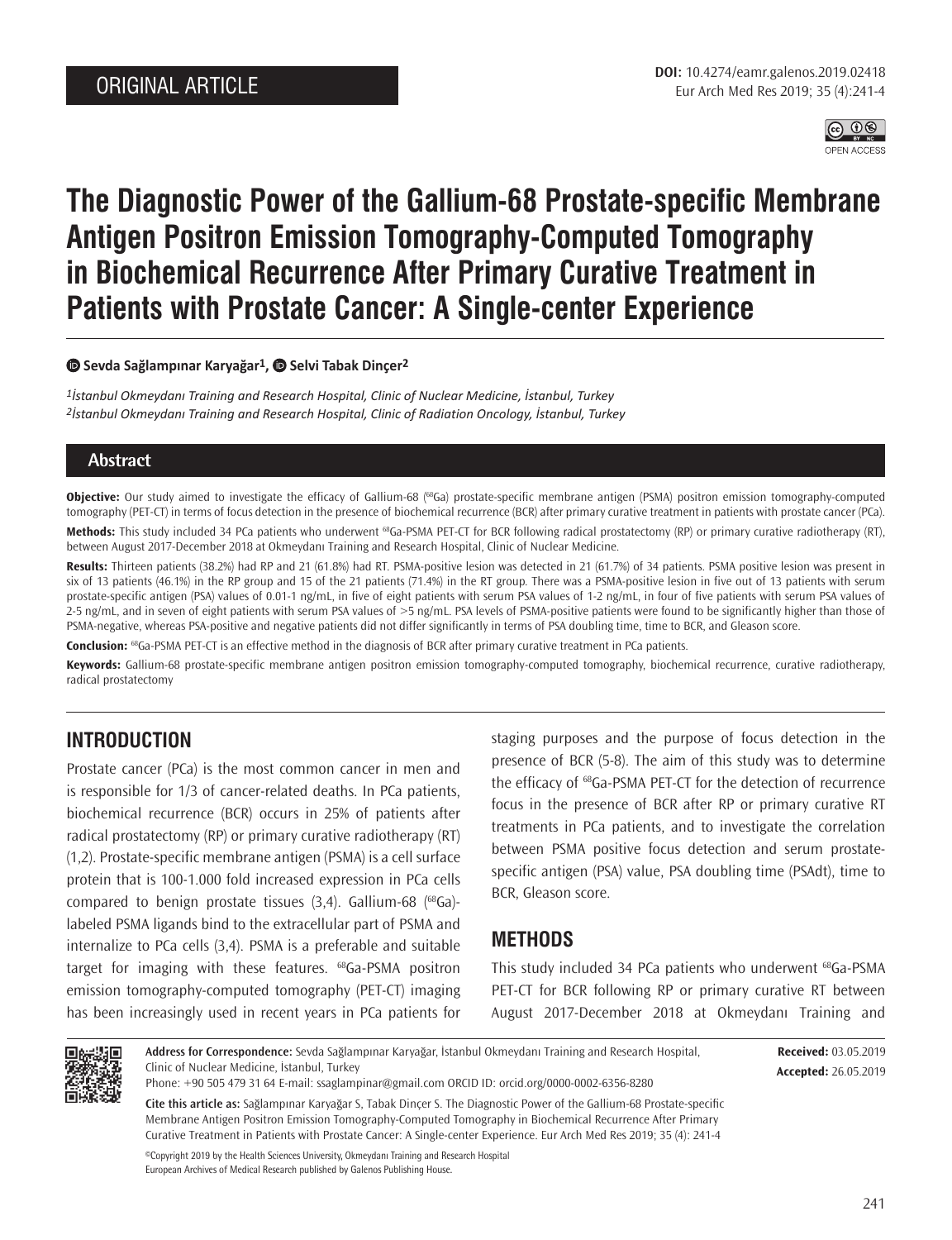Research Hospital, Clinic of Nuclear Medicine. The following were defined as BCR criterion: >0.2 ng/mL PSA value at post-RP follow-up, PSA levels that were increased 2 ng/mL compared to the rare value in the patient at post-RT follow-up, or, increasing PSA value in a patient who had achieved rare value in three consecutive PSA measurements. In patients with BCR, the diagnostic power of 68Ga-PSMA PET-CT imaging in the detection of recurrence focus and the relationship between imaging findings and serum PSA value, PSAdt, time to BCR, and Gleason score were investigated. Whole-body <sup>68</sup>Ga-PSMA PET-CT imaging was performed with PET-CT scanner (Siemens Biograph 6, Chicago, IL, USA) consisting of full-ring HI-REZ lutetium oxyorthosilicate PET and 6-section CT scan at 60th minutes following the intravenous injection of 2 MBq/kg 68Ga PSMA I&T (Scintomics GRP, Germany) obtained from Germanium-68/68Ga generator (iThemba LABS, South Africa). Images were evaluated visually by two nuclear medical experts who knew just the patients' primary diagnosis. 68Ga-PSMA I&T uptake, which is located outside the physiological activity regions and increased compared to background activity, was considered positive for recurrence. The standardized uptake value maximum (SUV<sub>max</sub>) value of all <sup>68</sup>Ga-PSMA I&T uptake foci was measured, but any SUV $_{\text{max}}$  threshold value was not used as the criterion of positivity. Ethics committee approval was obtained from Okmeydanı Training and Research Hospital Ethics Committee with the 1181 decision number and on 03.05.2019 date, for this clinical study, which was designed retrospectively.

### **Statistical Analysis**

For statistical analysis, IBM SPSS Statistics 22 (IBM SPSS, Turkey) program was used. In the evaluation of the study data, the conformity of the parameters to the normal distribution was evaluated by Shapiro-Wilks test, and it was found that the parameters did not show normal distribution. In addition to descriptive statistical methods (mean, standard deviation, frequency), Mann-Whitney U test was used for the comparison of quantitative data between two groups. Significance was evaluated as p<0.05.

# **RESULTS**

Thirty-four male patients were included in the study. The mean age was 70.76±6.94 years (range, 56-84). Thirteen patients (38.2%) had RP, and 21 (61.8%) had RT as primary treatment. While <sup>68</sup>Ga-PSMA PET-CT was applied with the diagnosis of BCR in patients, the mean serum PSA level was 6.33±11.06 ng/mL (median 1.23; range=0.01-40.19) and the mean PSA<sub>dt</sub> was  $9.97\pm6.77$  (median 8; range=1-31) months. The mean time to BCR was  $71.03 \pm 52.05$ months (median 52; range=9-179). Gleason score was 3+3 in

nine patients, 3+4 in nine patients, 4+3 in three patients, 4+4 in eight patients, and 4+5 in five patients. The PSMA-positive lesion was detected in 21 (61.7%) of the 34 patients: In six of the 13 patients (46.1%) in the RP group and 15 of the 21 patients (71.4%) in the RT group. The pathologies detected with <sup>68</sup>Ga-PSMA PET-CT were local recurrence in 12 patients, local recurrence plus pelvic metastatic lymph node in one patient, local recurrence plus bone metastasis in two patients, pelvic metastatic lymph node alone in two patients and bone metastasis alone in four patients. The mean SUV<sub>max</sub> value was 18.37 (range=3.6-56.43) in local recurrent lesions, 6.58 (range=3.38-13.51) in metastatic lymph nodes, and 10.52 (range=3.69-43.14) in bone metastases (Figure 1). There was a PSMA-positive lesion in five out of 13 patients with serum PSA values of 0.01-1 ng/mL, in five of eight patients with serum PSA values of 1-2 ng/mL, in four of five patients with serum PSA values of 2-5 ng/mL, and in seven of eight patients with serum PSA values of >5 ng/mL. PSA levels were found to be significantly higher in patients who had a positive lesion in <sup>68</sup>Ga-PSMA PET-CT compared to patients with no lesion ( $p=0.008$ ). Between the patients with and without a positive focus in <sup>68</sup>Ga-PSMA PET-CT, no statistically significant difference was found in terms of PSA<sub>4</sub>, time to BCR, and Gleason score ( $p > 0.05$ ) (Table 1). 68Ga-PSMA PET-CT imaging was found to provide a potential change in the treatment plan through detection of the metastatic lesion without local recurrence, in addition to the detection of local recurrence in nine patients.

## **DISCUSSION**

In PCa patients, RP or primary curative RT is the primary



Figure 1. A 62-year-old man with prostate cancer, Gleason score 4+4, who underwent radio theraphy June 2017. Gallium-68 prostatespecific membrane antigen positron emission tomography-computed tomography (68Ga-PSMA PET/CT) was performed for a persistently raised prostate-specific antigen level (0.47 ng/mL). (A) Axial, (B) Sagittal <sup>68</sup>Ga PSMA PET and (C) Axial, (D) Sagittal CT images showed <sup>68</sup>Ga PSMApositive sclerotic lesion at the lumbar 4<sup>th</sup> vertebra corpus (black arrow)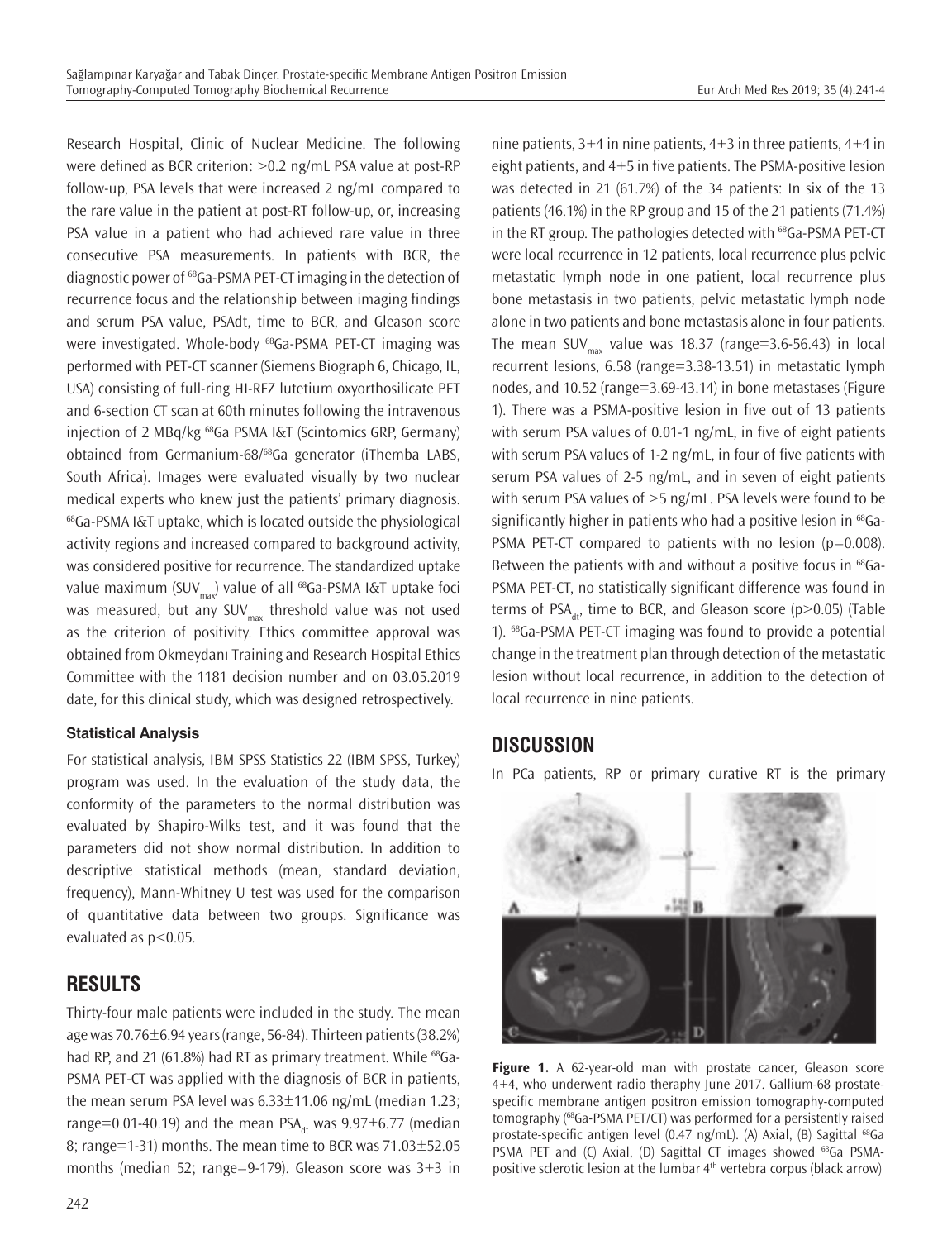| Table 1. Relationship between Gallium-68 prostate-specific    |
|---------------------------------------------------------------|
| membrane antigen positron emission tomography-computed        |
| tomography findings and serum prostate-specific antigen,      |
| time to biochemical recurrence, and prostate-specific antigen |
| doubling time                                                 |

|                                                                                                                                       | <b>PSMA</b><br>positive | <b>PSMA</b><br>negative | <b>Totaly</b>     | p        |  |
|---------------------------------------------------------------------------------------------------------------------------------------|-------------------------|-------------------------|-------------------|----------|--|
| Serum PSA                                                                                                                             | $8.41 \pm 12.5$         | $2.97 + 7.47$           | $6.33 \pm 11.06$  | $0.008*$ |  |
|                                                                                                                                       | (2.39)                  | (0.89)                  | (1.23)            |          |  |
| <b>BCR</b> time                                                                                                                       | 80.67±54.22             | $55.46 + 46.1$          | 71.03±52.05       | 0.070    |  |
|                                                                                                                                       | (58)                    | (29)                    | (52)              |          |  |
| $PSA_{\text{dt}}$                                                                                                                     | $10.2 \pm 7.34$         | $9.62 + 6.05$           | $9.97 + 6.77$     | 0.986    |  |
|                                                                                                                                       | (8)                     | (8)                     | $\left( 8\right)$ |          |  |
| PSA <sub>aa</sub> : Prostate-specific antigen doubling time, PSMA: Prostate-specific membrane<br>antigen, BCR: Biochemical recurrence |                         |                         |                   |          |  |

treatment option in the presence of localized disease. BCR is seen in 20-30% of patients after RP, and 60% after curative RT in 10-15 years follow-up (5,9). Although adjuvant RT is the first and most important treatment option in patients with BCR, the efficacy of this treatment is related to the detection of the recurrent disease as early as possible and is limited to the prostate region (6). In a meta-analysis of Tan et al. (10) which included 5113 patients with BCR who underwent <sup>68</sup>Ga-PSMA PET-CT to detect the recurrence focus, 68Ga-PSMA PET-CT scan was reported to have a 70% focus detection rate, and, for the serum PSA values of <0.5 ng/mL, 0.5- 0.9 ng/mL, 1-1.9 ng/mL and  $\geq$ 2 ng/mL, these rates were reported as 44.9%, 61.3%, 78.2%, and 93.9%, respectively. In our study, at least one PSMA-positive lesion was detected in 21 of the 34 patients (61.7%) as the BCR focus, and this rate was 46.1% in the RP group and 71.4% in the RT group. The pathologies detected with <sup>68</sup>Ga-PSMA PET-CT were local recurrence in 12 patients, local recurrence plus pelvic metastatic lymph node in one patient, local recurrence plus bone metastasis in two patients, pelvic metastatic lymph node alone in two patients and bone metastasis alone in four patients. In the study of Vinsensia et al. (11) as BCR focus, 30.4% local recurrence and pelvic metastatic lymph nodes, 42.1% bone metastasis, 13.7% retroperitoneal metastatic lymph nodes and 13.7% distant metastasis were detected. Accurate and early detection of local recurrence and possible metastatic focus in the presence of BCR is essential for appropriate treatment planning (12,13). In our study, there was a PSMA-positive lesion in five out of 13 patients with serum PSA values of 0.01-1 ng/L in five of eight patients with serum PSA values of 1-2 ng/mL, in four of five patients with serum PSA values of 2-5 ng/mL, and in seven of eight patients with serum PSA values of  $>5$  ng/mL. In a prospective study that included 314 cases, Caroli et al. (14) reported that PSMA-positive focus detection rate was found to be 94.8% among patients with BCR who had a serum PSA value of ≥2 ng/mL. In a study conducted

with patients with serum PSA values <5 ng/mL, Kabasakal et al. (15) detected a PSMA positive focus in 58% of patients by  $^{68}$ Ga-PSMA PET-CT imaging, and, this rate was reported to be 31% in patients with serum PSA <0.2 ng/mL and 54% in patients with 0.2-2 ng/mL. In patients with BCR, the major effective factor for detecting the focus with imaging methods is serum PSA, and as the PSA increases, the focus detection rate increases (10,16). In a study by Sanli et al. (17) on the <sup>68</sup>Ga-PSMA PET-CT imaging performed due to BCR, at least one focus was detected in 83.4% of the patients. Furthermore, there was a significant difference between the PSA positive and negative patients in terms of serum PSA levels, but no significant relationship was found in terms of the Gleason score. In our study, we showed that PSA levels were significantly higher in patients who had PSMA-positive lesion in 68Ga-PSMA PET-CT compared to patients without a PSMA-positive lesion, but there was no statistically significant difference in terms of Gleason score, time to BCR and PSAdt. In a metaanalysis examining 37 investigations conducted by Eissa et al. (18) the rate of focus detection was found to be 47-96.6% with 68Ga-PSMA PET-CT imaging in patients with BCR. Moreover, this rate was 11.1% to 75% in patients who had <0.5 ng/mL serum PSA value. In this study, it was also reported that there was a significant relationship between high serum PSA values and PSMA positive focus detection, and <sup>68</sup>Ga-PSMA PET-CT imaging provided a change in treatment in 28.6-87.1% of the patients (18). In a study of 70 cases, conducted by Ceci et al. (5) a significant relationship was found between positive focus detection in 68Ga-PSMA PET-CT imaging and the PSA $_{dt}$ . Also, It was reported that PSMA positive focus detection rate was 85% among patients with PSA<sub>4</sub> $\leq$ 6.5 months and serum PSA value  $\leq$  ng/mL (5). However, in the study of Afaq et al. (16) no significant relationship was found between PSAdt and PSMA positive focus detection. The treatment plan change provided by <sup>68</sup>Ga-PSMA PET-CT imaging in BCR patients has been reported in the literature in 39-76%. Significant treatment changes have been in the form of RT area-dose change for pelvic lymph node metastasis in patients scheduled rescue RT and the transition to systemic therapy in patients who were detected distant metastases (9,19-21). In our study, 68Ga-PSMA PET-CT imaging was found to provide a potential change in the treatment plan through detection of the metastatic lesion without local recurrence, in addition to the detection of local recurrence in nine patients.

## **CONCLUSION**

68Ga-PSMA PET-CT imaging is an effective method for detecting BCR after primary curative treatment in PCa patients and provides optimal treatment planning. In our study, there was